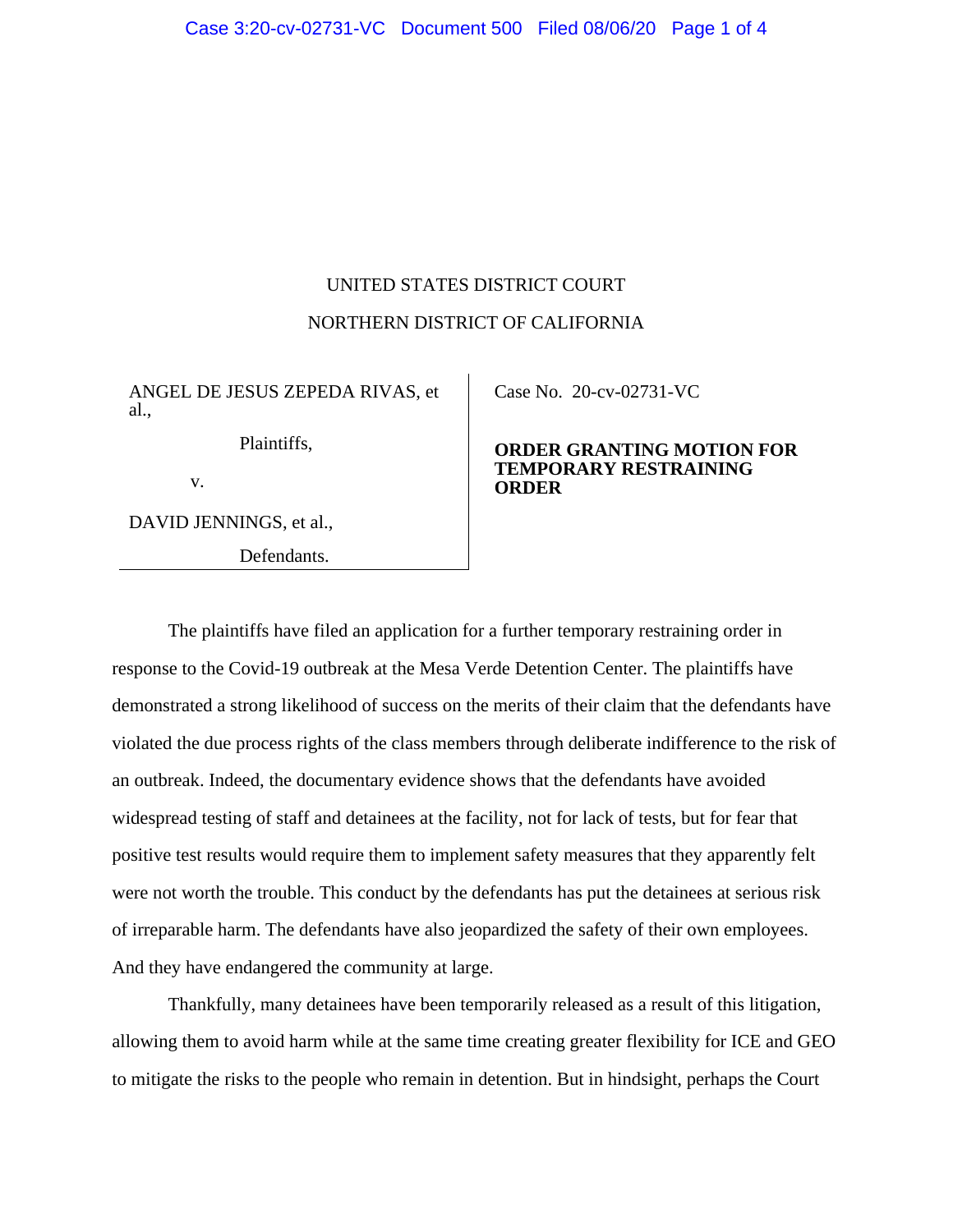### Case 3:20-cv-02731-VC Document 500 Filed 08/06/20 Page 2 of 4

should not have erred on the side of deference when issuing the original temporary restraining order and preliminary injunction. The defendants, having responded to the health crisis in such a cavalier fashion (even in the face of litigation and a string of court orders), have lost the credibility to complain that the relief requested by the plaintiffs is too rigid or burdensome. The defendants have also lost the right to be trusted that they will accomplish on their own what the plaintiffs contend requires a court order to ensure.

The defendants are now ordered to implement the following measures immediately at the Mesa Verde facility:

- Administer a Covid-19 test that returns rapid results to all detainees at the facility for each week at a minimum, beginning next week. (Testing is already in process this week.) Whether this must be "point of care" testing, as opposed to testing that requires lab analysis, depends on how quickly the defendants will be able to get lab results.
- Maintain the current practice of not admitting new class members to the facility absent further order from the Court.
- Maintain a dormitory to segregate detainees who test positive for Covid-19.
- On a daily basis, file a report on the docket with information about the status of the Mesa Verde facility and the defendants' efforts to manage Covid-19 risk. This should include, at a minimum: (i) a roster indicating the name and location within the facility of each detainee at Mesa Verde; (ii) updates on any tests offered or given to detainees, and the results of those tests; (iii) updates on tests of employees and the results of those tests; (iv) updates on what the defendants are doing to manage the crisis. The defendants may also wish to incorporate into this report the daily updates they are already providing informally to class counsel and the Court about arrivals and departures from the facility. Class counsel may request that the daily reports include additional information; any dispute about what should be included in the reports can be resolved through the discovery letter process or at a status conference.

2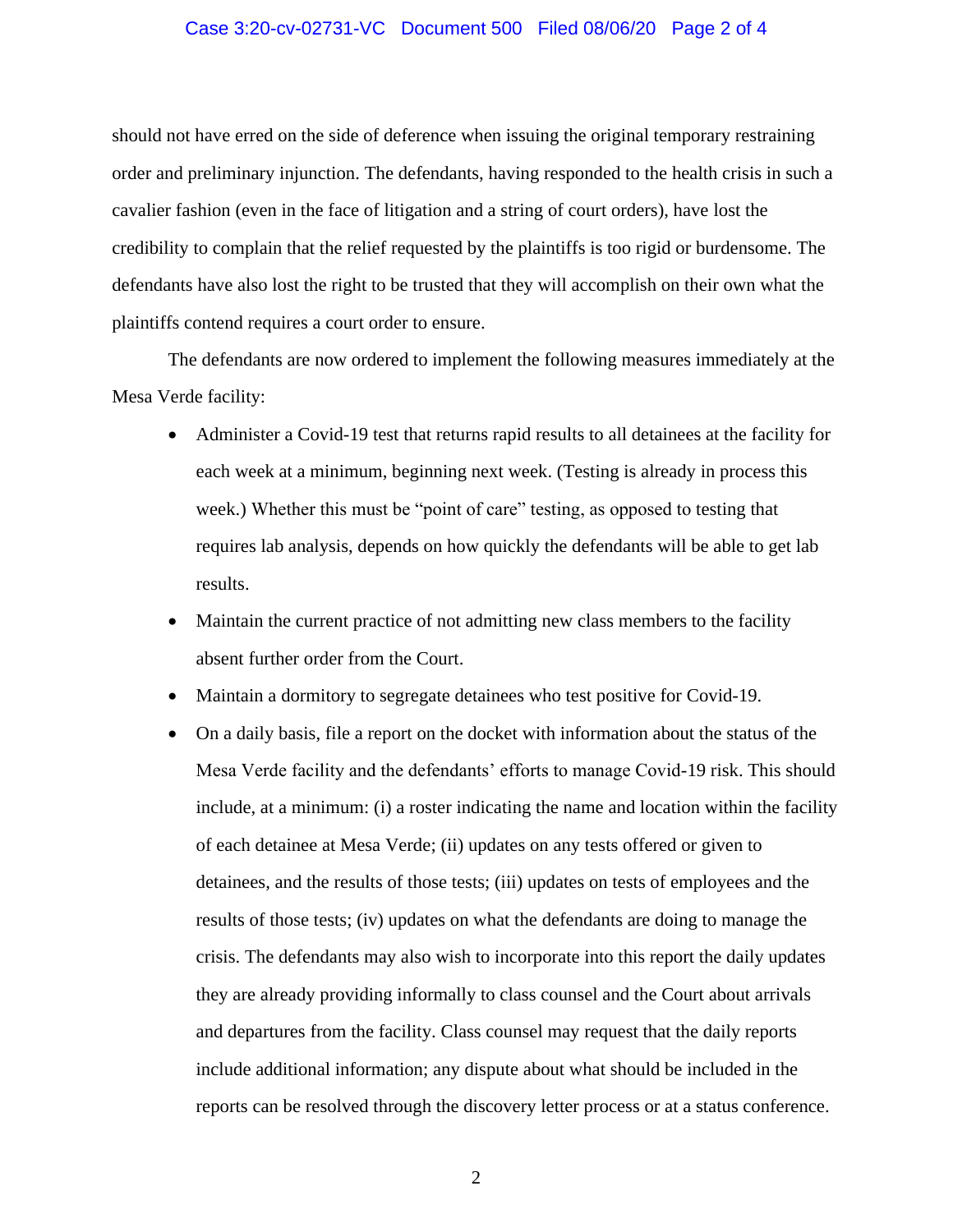## Case 3:20-cv-02731-VC Document 500 Filed 08/06/20 Page 3 of 4

These reports are due at 10 a.m. on the first business day of each week, and at 5:00 p.m. on each subsequent business day. The first report is due Monday, August 10 at  $10:00$  a.m.<sup>1</sup>

• Respond promptly to all other reasonable information requests from class counsel regarding safety conditions at the facilities. The requirement to file daily reports does not preclude class counsel from seeking and obtaining additional information (or the same information more rapidly) if the situation calls for it.

The plaintiffs' request to impose a rigid cap of 35 detainees per dormitory is denied at this time. Such an order would possibly force ICE to immediately release dozens of detainees to many of whom the Court has denied bail based on evidence of dangerousness—without conducting any safety evaluation. The plaintiffs are free to propose additional measures to minimize risk for those detainees, and they are free to renew their request for a per-dormitory cap at the preliminary injunction stage.

The defendants are ordered to show cause before this Court why a preliminary injunction should not issue requiring the defendants to meet some or all of the above requirements on an ongoing basis pending final resolution of this case. A response to the order to show cause is due August 17, 2020. A reply by the plaintiffs is due August 19, 2020. The hearing on the order to show cause will be held on August 21, 2020 at 9:00 a.m. The Court is tentatively inclined to require witness testimony at the hearing, including from the warden, to explore further the question of deliberate indifference. The parties should meet and confer to begin identifying the most appropriate witnesses.

The Court previously scheduled a further status conference for August 17. That status

 $<sup>1</sup>$  If the parties agree, the defendants can file a sealed and unsealed version of the report, with the</sup> sealed version containing actual names of detainees and employees about whom testing information is given, and the unsealed version containing something like "Detainee 1" or "Employee 1." Further, the parties should meet and confer about whether it would be preferable to maintain a web page, updated daily, with the information contemplated here. For example, see [https://www.alamedacountysheriff.org/admin\\_covid19.php.](https://www.alamedacountysheriff.org/admin_covid19.php) But unless both sides agree to that, the defendants must continue to file reports on the docket.